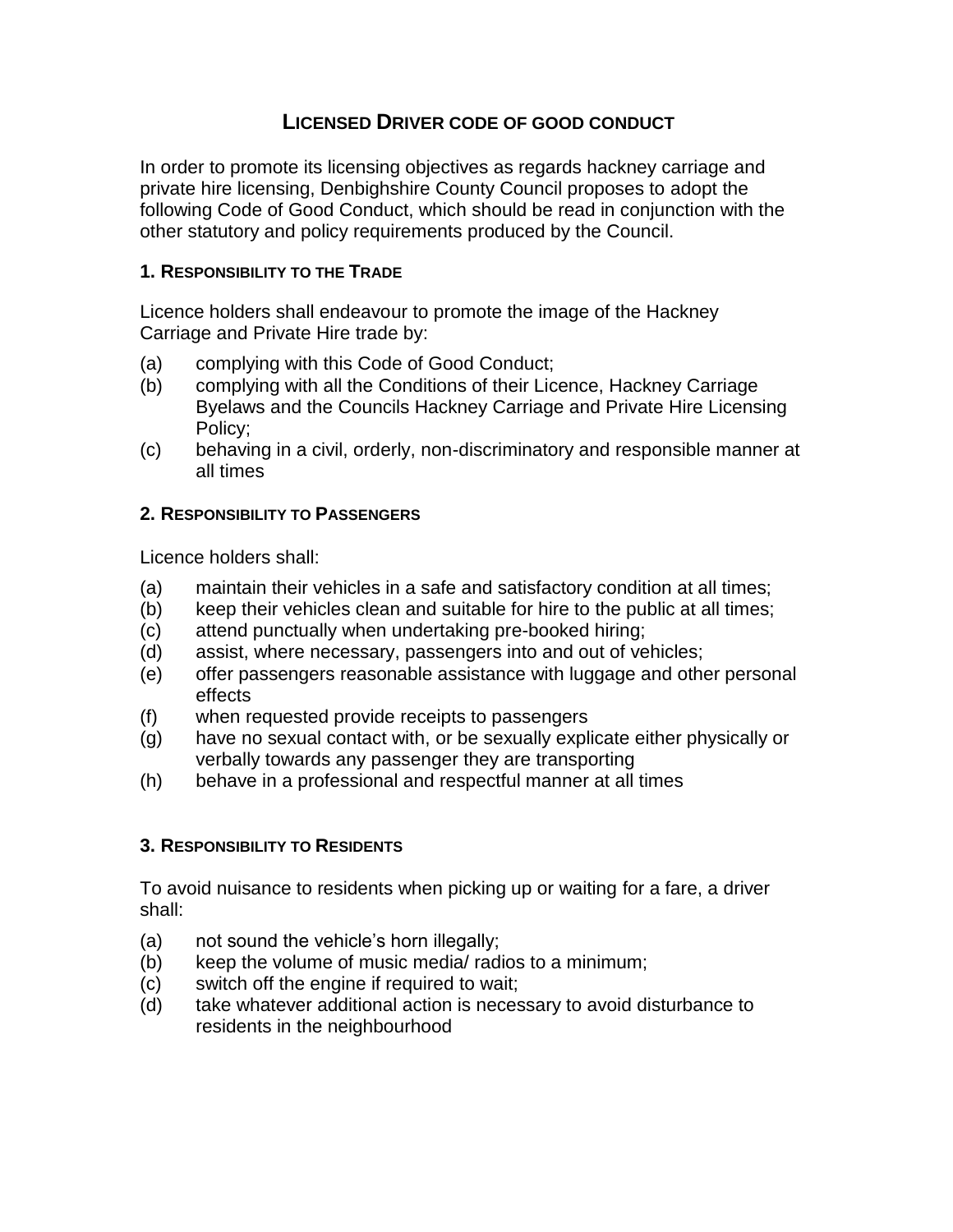### **4. RESPONSIBILITIES AT RANKS AND OFFICES**

Licence holders shall:

- (a) Rank in an orderly manner and proceed along the rank promptly and in order
- (b) Remain in the vehicle
- (c) Not allow their music media players or radios to cause disturbance to residents

## **5. GENERAL**

Drivers shall:

- (a) pay attention to personal hygiene and dress, in accordance with the dress code, so as to present a professional image to the public;
- (b) wear the badge provided by the Council on his person at all times when in charge of a licensed vehicle, such badge to be worn in a position and manner as to be plainly visible;
- (c) be polite, helpful and fair to passengers;
- (d) unless otherwise directed by the hirer the driver shall proceed to the destination by the shortest possible route;
- (e) not to drink or eat in the vehicle without the express consent of the hirer;
- (f) not without the express consent of the hirer play any radio or sound producing instrument or equipment in the vehicle other than for the purpose of sending or receiving messages in connection with the operation of the vehicle
- (g) drive with care and due consideration for other road users and pedestrians and in particular shall not use a hand held mobile phone whilst driving;
- (h) obey all Traffic Regulation Orders and directions at all time;
- (i) not to carry more passengers in a vehicle than it is licensed to carry.
- (j) not to carry, without the consent of the hirer, other persons in the vehicle
- (k) not to consume alcohol immediately before or at any time whilst driving or being in charge of a hackney carriage or private hire vehicle;
- (l) not drive while having misused legal or illegal drugs;
- (m) if the vehicle is fitted with a taxi meter, the fare recorded should not be cancelled or concealed until the hirer has had a reasonable opportunity of examining it and has paid the fare
- (n) the proprietor or driver of a licensed vehicle shall not wilfully or negligently cause or suffer and such licence number to be concealed from public view while the vehicle is standing or plying for hire or at any other time whilst the vehicle is licensed.